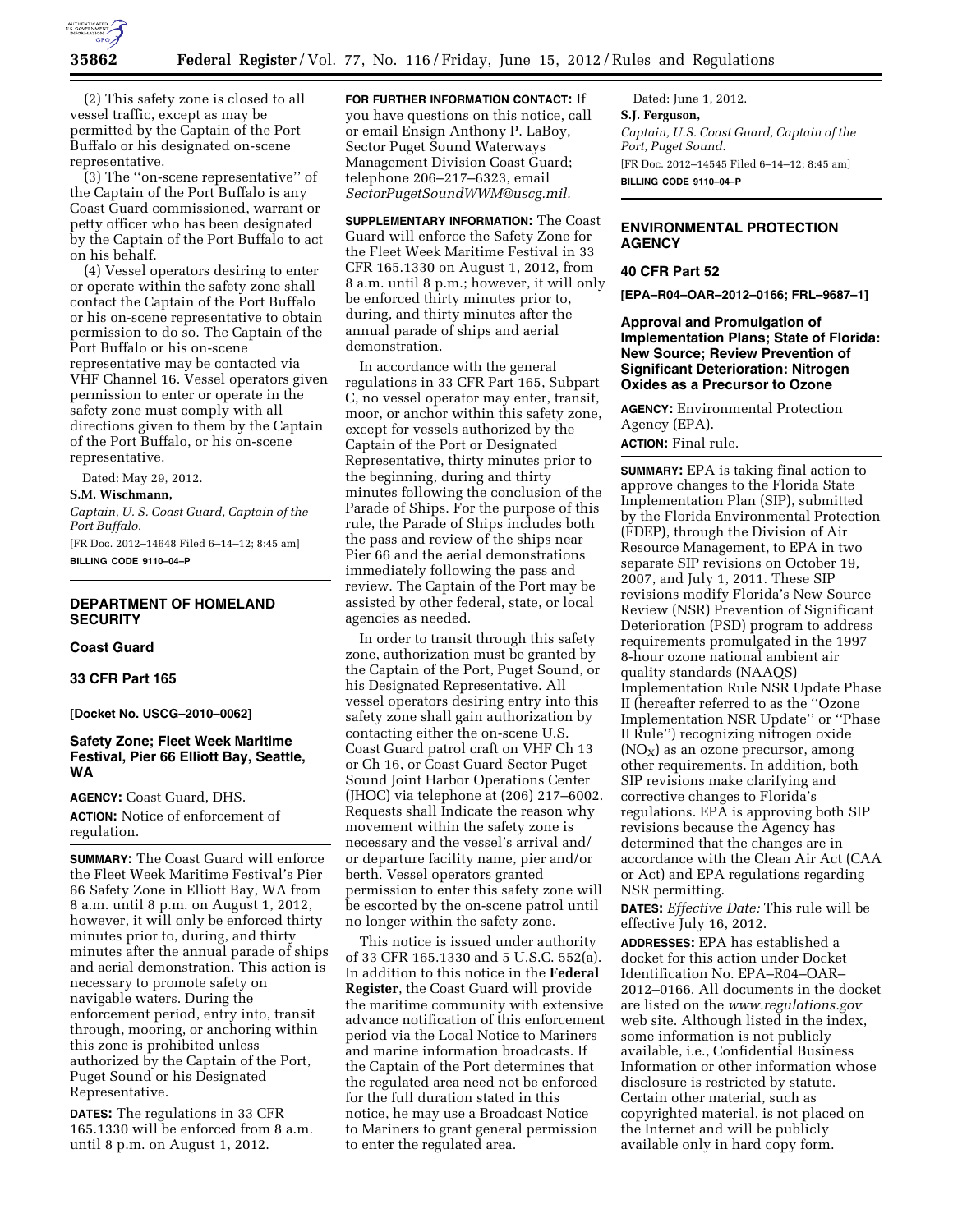Publicly available docket materials are available either electronically through *[www.regulations.gov](http://www.regulations.gov)* or in hard copy at the Regulatory Development Section, Air Planning Branch, Air, Pesticides and Toxics Management Division, U.S. Environmental Protection Agency, Region 4, 61 Forsyth Street SW., Atlanta, Georgia 30303–8960. EPA requests that if at all possible, you contact the person listed in the **FOR FURTHER INFORMATION CONTACT** section to schedule your inspection. The Regional Office's official hours of business are Monday through Friday, 8:30 to 4:30, excluding federal holidays.

**FOR FURTHER INFORMATION CONTACT:** For information regarding the Florida SIP, contact Ms. Twunjala Bradley, Regulatory Development Section, Air Planning Branch, Air, Pesticides and Toxics Management Division, U.S. Environmental Protection Agency, Region 4, 61 Forsyth Street SW., Atlanta, Georgia 30303–8960. Telephone number: (404) 562–9352; email address:

*[bradley.twunjala@epa.gov.](mailto:bradley.twunjala@epa.gov)* For information regarding NSR, contact Ms. Yolanda Adams, Air Permits Section, at the same address above. Telephone number: (404) 562–9214; email address: *[adams.yolanda@epa.gov.](mailto:adams.yolanda@epa.gov)* For information regarding 8-hour ozone NAAQS, contact Ms. Jane Spann, Regulatory Development Section, at the same address above. Telephone number: (404) 562–9029; email address: *[spann.jane@epa.gov.](mailto:spann.jane@epa.gov)* 

### **SUPPLEMENTARY INFORMATION:**

## **Table of Contents**

I. Background

III. Final Action

# IV. Statutory and Executive Order Reviews

#### **I. Background**

EPA is taking final action to approve changes to the Florida SIP such that it is consistent with federal requirements for NSR permitting. On October 19, 2007, and July 1, 2011,1 FDEP submitted revisions to EPA for approval into the Florida SIP to adopt federal requirements for NSR permitting promulgated in the Phase II Rule. Florida's October 19, 2007, SIP revision makes changes to the State's air quality regulations at Chapter 62–210, Florida Administrative Code (F.A.C.), *Stationary Sources—General Requirements, Section 200—Definitions (rule 62–210.200),* and Chapter 62–212,

F.A.C., *Stationary Sources— Preconstruction Review, Section 400— Prevention of Significant Deterioration (rule 62–210.400).* Florida's July 1, 2011, SIP revision also makes changes at Chapter 62–210, F.A.C., to adopt PSD provisions promulgated in the Phase II Rule. Specifically, both SIP revisions amend the State's PSD regulations to establish that PSD permit applicants must identify NOx as an ozone precursor as established in the Phase II Rule. Lastly, both SIP revisions make clarifying and corrective changes to Florida's rules at Chapters 62–210 and 62–212, F.A.C. Pursuant to section 110 of the CAA, EPA is approving these changes into the Florida SIP. EPA notes that Florida's October 19, 2007, SIP submission makes clarifying changes to rule 62–212.400(11), F.A.C., regarding applicable public participation requirements for PSD permitting. However, because Florida's subsequent July 1, 2011, SIP revision made subsequent revisions to this public participation provision, EPA is not taking action to approve Florida's October 19, 2007, revision to rule 62– 212.400(11), F.A.C. EPA is taking final action to approve the subsequent July 1, 2011, clarifying amendments to rule 62– 212.400(11), F.A.C. into the Florida SIP.

On April 5, 2012, EPA published a proposed rulemaking to approve the aforementioned changes to Florida's NSR PSD program. *See* 77 FR 20582. Comments on the proposed rulemaking were due on or before May 7, 2012. No comments, adverse or otherwise, were received on EPA's April 5, 2012, proposed rulemaking. EPA is now taking final action to approve the changes to Florida's NSR PSD program as outlined in EPA's April 5, 2012, proposed rulemaking. A summary of the background for today's final actions is provided below.

### *a. Phase II Rule*

With regard to the 1997 8-hour ozone NAAQS,2 EPA's Phase II Rule, finalized on November 29, 2005, addressed control and planning requirements as they applied to areas designated nonattainment for the 1997 8-hour

ozone NAAQS such as reasonably available control technology, reasonably available control measures, reasonable further progress, modeling and attainment demonstrations, NSR, and the impact to reformulated gas for the 1997 8-hour ozone NAAQS transition. *See* 70 FR 71612. The NSR permitting requirements established in the rule included the following provisions: Recognizing  $NO<sub>x</sub>$  as an ozone precursor for PSD purposes; changes to the nonattainment new source review (NNSR) rules establishing major stationary thresholds (marginal, moderate, serious, severe, and extreme nonattainment classifications) and significant emission rates for the 8-hour ozone,  $PM_{10}$  and carbon monoxide NAAQS; revising the criteria for crediting emission reductions credits from operation shutdowns and curtailments as offsets, and changes to offset ratios for marginal, moderate, serious, severe, and extreme ozone nonattainment.

The Phase II Rule made changes to federal regulations at 40 CFR 51.165 and 51.166 (which govern the NNSR and PSD permitting programs respectively). Pursuant to these requirements, states were required to submit SIP revisions adopting the relevant federal requirements of the Phase II Rule (at 40 CFR 51.165 and 51.166) into their SIP no later than June 15, 2007. Florida's October 19, 2007, and July 1, 2011, SIP revisions adopt the relevant provisions at 40 CFR 51.66 into the Florida SIP to be consistent with federal regulations for NSR PSD permitting requirements promulgated in the Phase II Rule with minor variations. States may meet the requirements of 40 CFR part 51 and the Phase II Rules with alternative but equivalent regulations. As part of its analysis of Florida's October 19, 2007 and July 1, 2011, SIP revisions, EPA conducted a thorough review of the State's submittals including those provisions that differ from the federal rules (specifically the term ''regulated NSR pollutant'' at 40 CFR 51.166(b)(49)). EPA determined that Florida's term ''PSD pollutant'' 3 is

II. This Action

<sup>1</sup>Florida's July 1, 2011, SIP revision also makes additional changes to Chapters 62–210, 212 and 296, F.A.C. which will be addressed in a separate rulemaking.

<sup>2</sup>On July 18, 1997, EPA promulgated a revised 8-hour ozone NAAQS of 0.08 parts per million also referred to as the 1997 8-hour ozone NAAQS. On April 30, 2004, EPA designated areas as unclassifiable/attainment, nonattainment and unclassifiable for the 1997 8-hour ozone NAAQS. In addition, on April 30, 2004, as part of the framework to implement the 1997 8-hour ozone NAAQS, EPA promulgated an implementation rule in two phases (Phase I and II). The Phase I Rule (effective on June 15, 2004), provided the implementation requirements for designating areas under subpart 1 and subpart 2 of the CAA. *See* 69 FR 23951.

<sup>3</sup>On June 27, 2008 (73 FR 36435), EPA took final action to approve a February 3, 2006, Florida SIP revision to adopt the provisions promulgated in the 2002 NSR Reform Rule. *See* 67 FR 80186. In the June 27, 2008, final rulemaking, EPA approved Florida's definition of ''PSD Pollutant'' as an equivalent to the federal term ''regulated NSR pollutant'' into the Florida SIP. As part of its February 3, 2006, SIP revision to adopt the NSR Reform provisions, Florida provided an equivalency demonstration that addressed how the State's definition of ''PSD pollutant'' was comparable to the federal term ''regulated NSR pollutant.'' EPA's June 27, 2008, rulemaking also conditionally approved portions of Florida's PSD program that Continued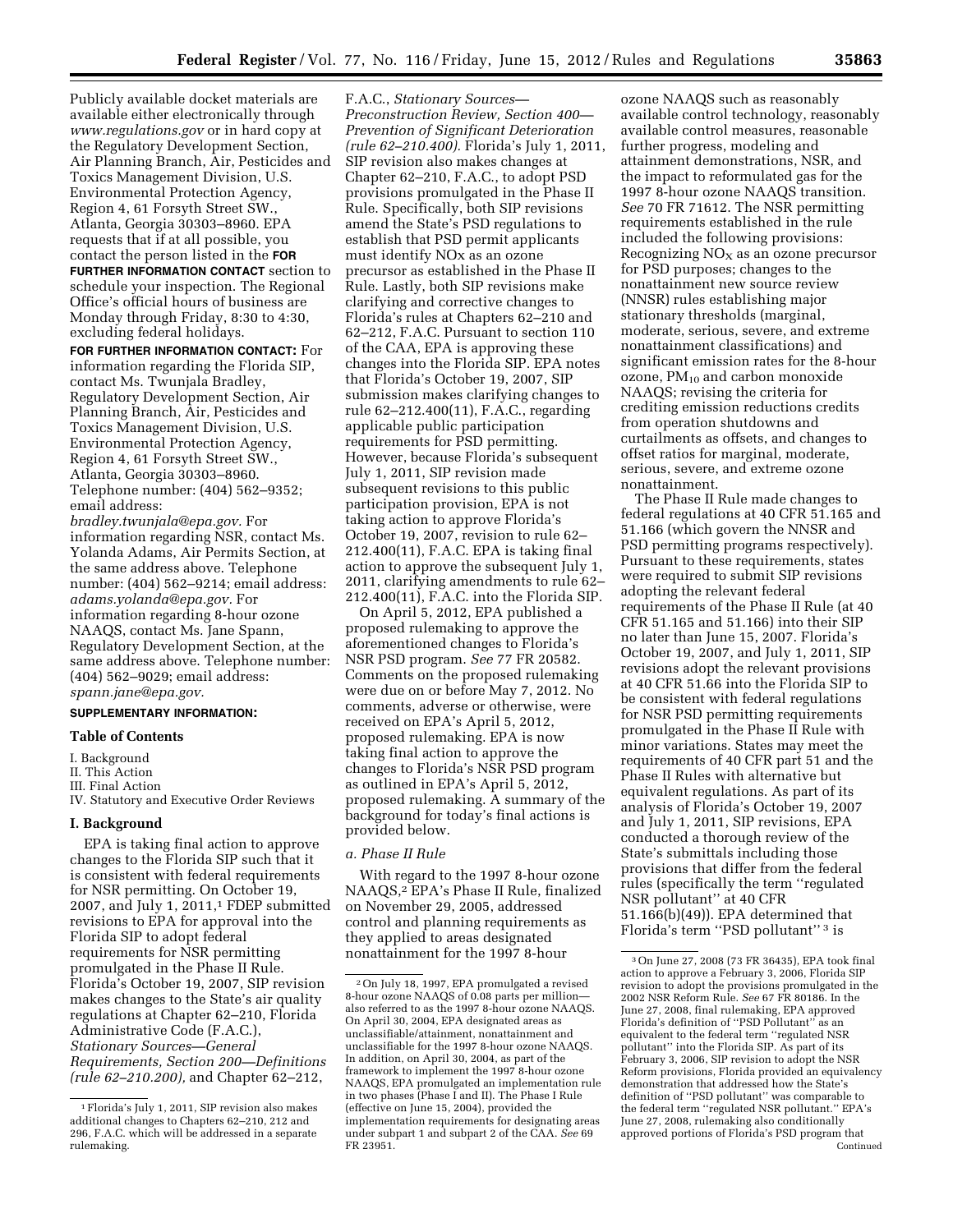equivalent to the federal PSD definition ''regulated NSR pollutant'' and consistent with the program requirements for NSR, set forth at 40 CFR 51.166 related to the relevant revisions amended in the Phase II Rule. For more detail on Florida's equivalent PSD provisions for the definition of ''regulated NSR pollutant'' related to the Phase II Rule, please refer to EPA's proposed rulemaking at 77 FR 20584 (May 5, 2012). *See* also 73 FR 36435 (June 27, 2008).

# *b. Florida's Clarifying Changes and Corrections*

Finally, Florida's October 19, 2007, and July 1, 2011, SIP revisions make clarifying changes and typographical corrections to portions of the State's NSR regulations at Chapter 62–210 and 212. Florida's October 19, 2007, SIP revisions make clarifying and/or corrective changes to rule 62–212.400, F.A.C including amending subsection entitled ''General Prohibitions'' at rule 62–212.400(1) by replacing the term ''Prohibitions'' with the term ''Provisions''; and adding language at rule 62–212.400(1)(c) and 62–212.720— *Actuals Plantwide Applicability Limits (PALs),* to clarify that the term ''Administrator'' in 40 CFR 52.21 shall mean ''Department'' when applying the portions of the federal rule cited from within the FDEP rules.

In addition, Florida's July 1, 2011, SIP revision corrected an administrative error in the definition of ''major modification'' by replacing the term ''PSD pollutant'' with ''regulated air pollutant'' at rule 62–210.200(186)(d), F.A.C. The July 1, 2011, SIP revision also amends the public participation provision at 62–212.400(11), F.A.C., to clarify that the applicable public notice and participation provisions can be found at 62–210.350, F.A.C., and 62– 110.106, F.A.C., to satisfy the federal public participation requirements. Florida's October 19, 2007, SIP submission also made changes to rule 62–212.400(11), F.A.C., regarding applicable public participation requirements for PSD permitting. However, Florida's July 1, 2011, SIP revision made subsequent changes to the public participation provision at rule 62–212.400(11), F.A.C., and therefore, EPA is not taking action to

approve Florida's October 19, 2007, revision to rule 62–212.400(11), F.A.C. EPA is instead approving the latest revision to rule 62–212.400(11), F.A.C., included in Florida's July 1, 2011, SIP revision.

# **II. This Action**

Florida's October 19, 2007 and July 1, 2011, SIP revisions update the State's PSD definitions at Chapter 62–210, F.A.C. and provisions at Chapter 62– 212, F.A.C. to adopt the NSR requirements promulgated in the Phase II Rule (at 40 CFR 52.21) recognizing  $NO<sub>x</sub>$  as an ozone precursor regarding: amendments to the definitions for ''*major stationary source*'' (40 CFR 52.21(b)(1)), ''*major modification*'' (40 CFR 52.21(b)(2)), ''*significant*'' (for significant emissions rate) (at 40 CFR 52.21(b)(23)(i)), ''*regulated NSR pollutant*'' (40 CFR 52.21(b)(50)), and the addition of a footnote at 40 CFR 52.21(i)(5)(i)(f) establishing the requirement for ambient air impact analysis. The Phase II rule also made other revisions to the NNSR program; however, only the addition of PSD amendments recognizing  $NO<sub>x</sub>$  as an ozone precursor is relevant to this action.

Florida's October 19, 2007, SIP revision, which became state effective July 16, 2007, revised definitions at rule 62–210.200, F.A.C., for ''*major stationary source,*'' ''*significant emissions rate*'' (or ''*significant*'' at 40 CFR 52.21(b)(23)(i)), and ''*PSD pollutant*'' 4 (Florida's equivalent to the federal term ''*regulated NSR pollutant*'' at 40 CFR 52.21 (b)(50)) by adding the term ''nitrogen oxides'' to recognize  $NO<sub>x</sub>$  as an ozone precursor. The changes at rule 62–212.400, F.A.C., also addressed the inclusion of ''nitrogen oxides'' in the footnote at 62– 212.400(3)(e)1.e., (as amended at 40 CFR 52.21 (i)(5)(i)(f)) regarding air quality level for ozone.5 Florida's July 1, 2011, SIP revision, which became state effective October 12, 2008, revised the definition for ''*major modification*'' to be consistent with the definition

promulgated in the Phase II Rule to include  $NO<sub>x</sub>$  as an ozone precursor.

As mentioned above, both Florida SIP submittals made clarifying changes and corrected typographical errors at Florida Chapter 62–210 and 212, F.A.C. Specifically Florida's October 19, 2007, SIP submission made changes to rule 62–212.400(11), F.A.C., regarding applicable public participation requirements for PSD permitting. However, because Florida's July 1, 2011 SIP revision made subsequent changes 62–212.400(11), F.A.C., EPA is not approving the October 19, 2007 SIP revision to 62–212.400(11), F.A.C., into the Florida SIP. EPA is instead approving the latest revision to rule 62– 212.400(11), F.A.C., included in Florida's July 1, 2011, SIP revision. EPA has determined that Florida's October 19, 2007, and July 1, 2011, SIP revisions, both meet the NSR PSD permitting requirements established in the Phase II Rule and are consistent with section 110 of the CAA.

### **III. Final Action**

Pursuant to section 110 of the CAA, EPA is taking final action to approve Florida's October 19, 2007, and July 1, 2011, SIP revisions adopting federal PSD definitions and provisions amended in the Phase II Rule specifically recognizing  $NO<sub>x</sub>$  as an ozone precursor into the Florida SIP. EPA is also taking final action to approve Florida's clarifying changes and correction to Florida's NSR rules. EPA is approving these revisions into the Florida SIP because they are consistent with section 110 of the CAA and EPA implementing NSR regulations.

## **IV. Statutory and Executive Order Reviews**

Under the CAA, the Administrator is required to approve a SIP submission that complies with the provisions of the Act and applicable federal regulations. 42 U.S.C. 7410(k); 40 CFR 52.02(a). Thus, in reviewing SIP submissions, EPA's role is to approve state choices, provided that they meet the criteria of the CAA. Accordingly, this action merely approves state law as meeting federal requirements and does not impose additional requirements beyond those imposed by state law. For that reason, this action:

• Is not a "significant regulatory action'' subject to review by the Office of Management and Budget under Executive Order 12866 (58 FR 51735, October 4, 1993);

• Does not impose an information collection burden under the provisions of the Paperwork Reduction Act (44 U.S.C. 3501 *et seq.*);

were not consistent with federal PSD regulations (including the definition for significant emissions rate). On June 17, 2009, in response to the conditional approval FDEP submitted a SIP revision to revise portions of its PSD program to be consistent with the federal PSD regulations. EPA took final action to approve this revision on April 12, 2011, which converted the State's PSD program from conditional to full approval. *See* 76 FR 20239.

<sup>4</sup>Florida defines ''PSD Pollutant'' at rule 62– 210.200, F.A.C., as ''any pollutant listed as having a significant emissions rate. Florida's October 19, 2007, SIP revision (the subject of this action) amends the definition of ''significant emissions rate'' to adopt the Phase II Rule provisions by listing  $NO<sub>x</sub>$  for the pollutant "ozone." In doing so, Florida's definition of ''PSD pollutant'' is also amended to establish  $NO<sub>x</sub>$  as an ozone precursor.

 $5$  The rule at 40 CFR  $52.21(i)(5)(i)(f)$  establishes that there is no de minimis air quality level for ozone, however any source subject to PSD with a net increase of 100 tons per year or more of volatile organic compounds or  $\overline{NO_X}$  is required to perform an ambient impact analysis.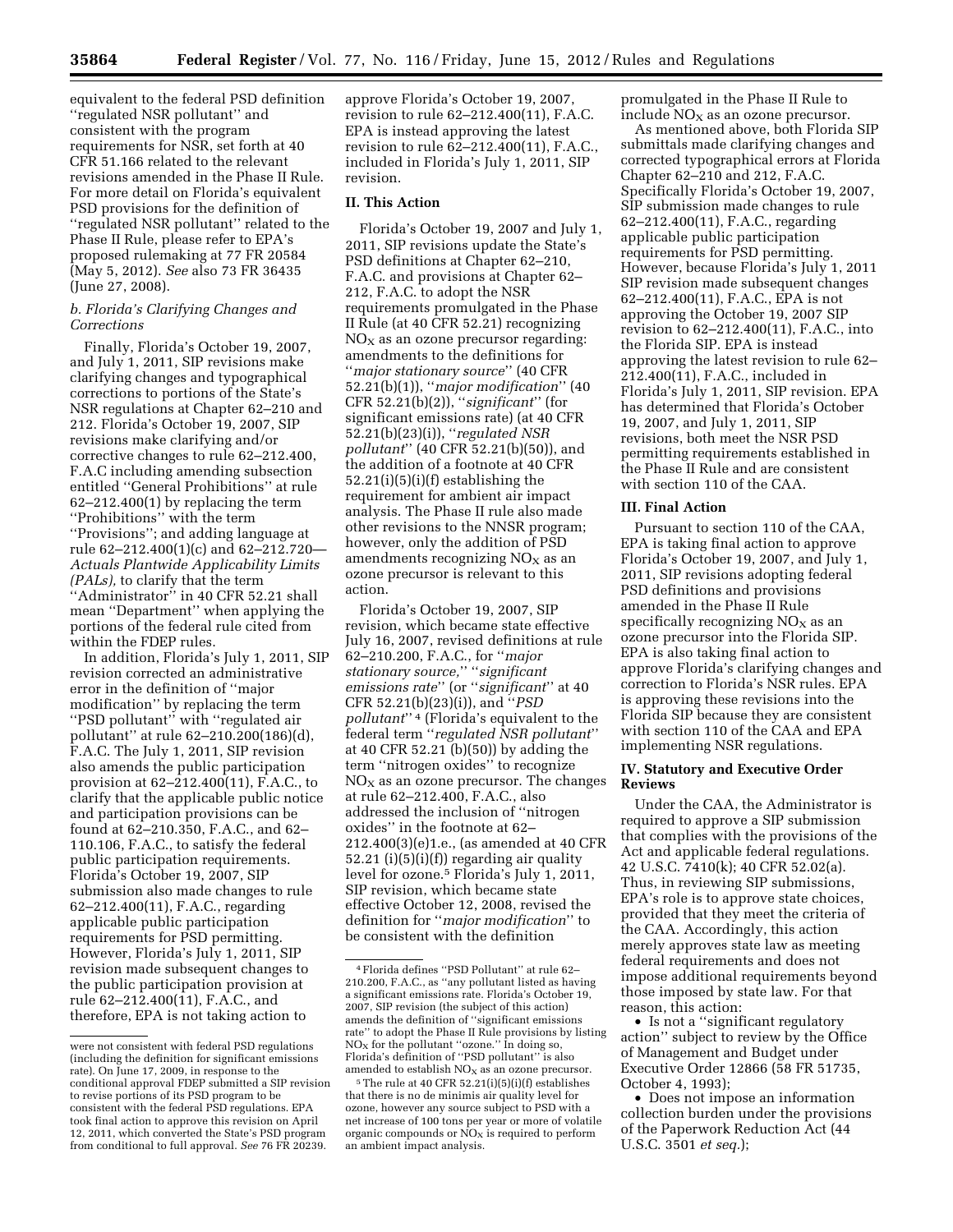• Is certified as not having a significant economic impact on a substantial number of small entities under the Regulatory Flexibility Act (5 U.S.C. 601 *et seq.*);

• Does not contain any unfunded mandate or significantly or uniquely affect small governments, as described in the Unfunded Mandates Reform Act of 1995 (Pub. L. 104–4);

• Does not have Federalism implications as specified in Executive Order 13132 (64 FR 43255, August 10, 1999);

• Is not an economically significant regulatory action based on health or safety risks subject to Executive Order 13045 (62 FR 19885, April 23, 1997);

• Is not a significant regulatory action subject to Executive Order 13211 (66 FR 28355, May 22, 2001);

• Is not subject to requirements of Section 12(d) of the National Technology Transfer and Advancement Act of 1995 (15 U.S.C. 272 note) because application of those requirements would be inconsistent with the CAA; and

• Does not provide EPA with the discretionary authority to address, as appropriate, disproportionate human health or environmental effects, using practicable and legally permissible methods, under Executive Order 12898 (59 FR 7629, February 16, 1994). In addition, this rule does not have tribal implications as specified by

Executive Order 13175 (65 FR 67249, November 9, 2000), because the SIP is not approved to apply in Indian country and EPA notes that it will not impose substantial direct costs on tribal governments or preempt tribal law.

The Congressional Review Act, 5 U.S.C. 801 *et seq.,* as added by the Small Business Regulatory Enforcement Fairness Act of 1996, generally provides that before a rule may take effect, the agency promulgating the rule must submit a rule report, which includes a copy of the rule, to each House of the Congress and to the Comptroller General of the United States. EPA will submit a report containing this action and other required information to the U.S. Senate, the U.S. House of Representatives, and the Comptroller General of the United States prior to publication of the rule in the **Federal Register**. A major rule cannot take effect until 60 days after it is published in the **Federal Register**. This action is not a ''major rule'' as defined by  $5 \text{ U.S.C. } 804(2)$ .

Under section 307(b)(1) of the CAA, petitions for judicial review of this action must be filed in the United States Court of Appeals for the appropriate circuit by August 14, 2012. Filing a petition for reconsideration by the Administrator of this final rule does not affect the finality of this action for the purposes of judicial review nor does it extend the time within which a petition

# EPA-APPROVED FLORIDA REGULATIONS

for judicial review may be filed, and shall not postpone the effectiveness of such rule or action. This action may not be challenged later in proceedings to enforce its requirements. *See* CAA section 307(b)(2), 42 U.S.C. 7607(b)(2).

### **List of Subjects in 40 CFR Part 52**

Environmental protection, Air pollution control, Incorporation by reference, Intergovernmental relations, Oxides of nitrogen, Ozone, Reporting and recordkeeping requirements.

Dated: June 5, 2012.

## **A. Stanley Meiburg,**

*Acting Regional Administrator, Region 4.*  40 CFR part 52 is amended as follows:

### **PART 52—[AMENDED]**

■ 1. The authority citation for part 52 continues to read as follows:

**Authority:** 42 U.S.C. 7401 *et seq.* 

### **Subpart K—Florida**

■ 2. Section 52.520(c) is amended under Chapters 62–210 and 62–212 by revising the entries for ''Section 62–210.200'' and ''Section 62–212.400'' to read as follows:

#### **§ 52.520 Identification of plan**

\* \* \* \* \*

 $(c) * * * *$ 

| State citation<br>(section) | Title/subject                                           | State effective<br>date | EPA approval date                                       |                       | Explanation                                                                                                                                                 |
|-----------------------------|---------------------------------------------------------|-------------------------|---------------------------------------------------------|-----------------------|-------------------------------------------------------------------------------------------------------------------------------------------------------------|
| $\star$                     |                                                         | $\star$                 | $\star$                                                 | $\star$               |                                                                                                                                                             |
|                             |                                                         |                         | Chapter 62-210 Stationary Source-General Requirements   |                       |                                                                                                                                                             |
|                             |                                                         | $\star$                 |                                                         |                       |                                                                                                                                                             |
| $62 - 210.200$              | Definitions                                             | 10/12/08                | 6/15/12 [Insert citation of<br>publication].            | cant emissions rate." | This final rulemaking approves changes to the fol-<br>lowing definitions: "major modification," "major<br>stationary source," "PSD pollutant" and "signifi- |
|                             |                                                         | $\star$                 | $\star$                                                 |                       |                                                                                                                                                             |
|                             |                                                         |                         | Chapter 62-212 Stationary Source-Preconstruction Review |                       |                                                                                                                                                             |
|                             |                                                         | $\star$                 |                                                         |                       |                                                                                                                                                             |
|                             | 62-212.400  Prevention of Significant<br>Deterioration. | 10/6/08                 | 6/15/12 [Insert citation of<br>publication].            |                       |                                                                                                                                                             |
|                             |                                                         |                         |                                                         |                       | $\star$                                                                                                                                                     |